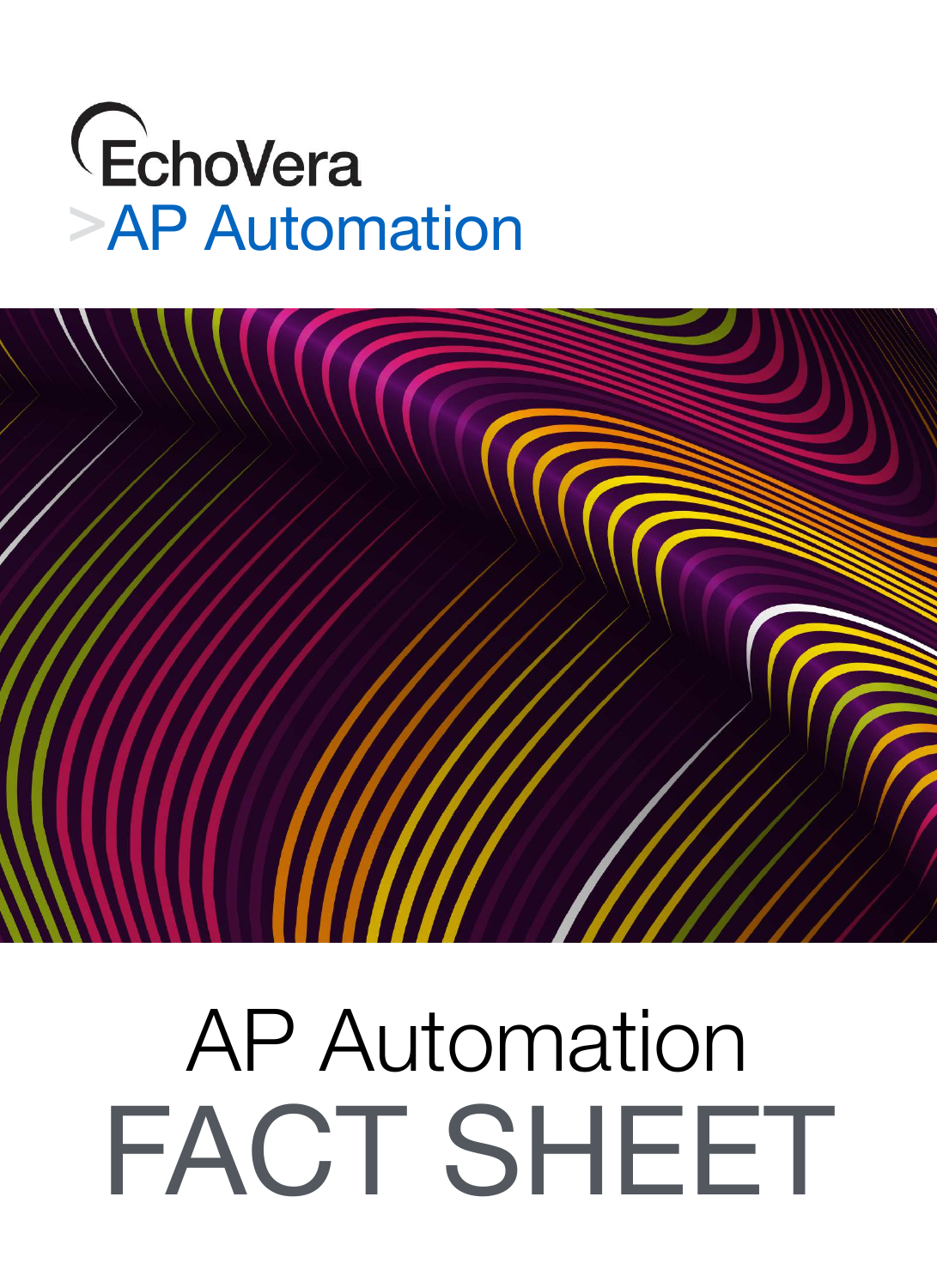#### > AP Automation FACT SHEET

**Intelligent OCR:** AI and automated processes scan both paper and emailed invoices (in any format), capturing all relevant data.



Intelligent OCR intuitively detects/learns unique supplier invoices based on their respective layouts, and then scans/imports the data. It also intuitively performs field mapping and tags each field, storing the information in a database.

**Approval Workflow:** Invoices are gathered into a central dashboard, and automatically sent to managers to code and/or approve.



Administrators can do ad hoc workflow routing – no coding! Invoices or line items are flagged if necessary. Once approved by the user, invoices are sent to the ERP for recording.

## Intelligent OCR Approval Workflow PO Matching Audit & Archive **AP Automation Solution Stack**

**3 Way PO Matching:** Internal and external purchase orders, supplier invoices, and goods receipts are automatically matched by the software.



Exceptions are flagged for reconciliation and routed to the appropriate approver. The approver receives all the information necessary to resolve the exception.



**Archive & Audit:** A step-by-step documented history of invoice transactions is recorded, including communications between internal staff and suppliers.

The software creates a complete, searchable archive for historical reference and auditing purposes.

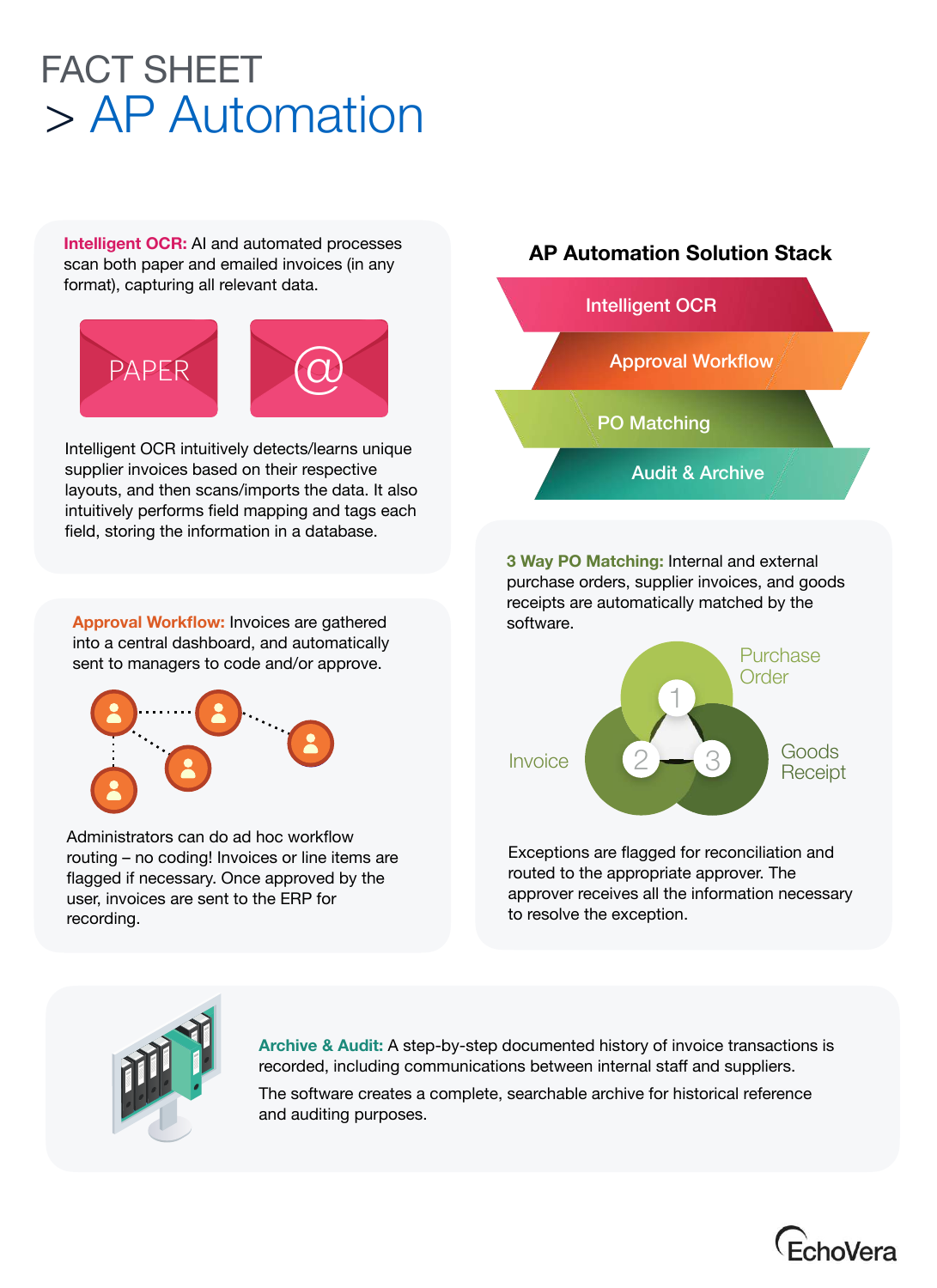### > AP Automation FACT SHEET

#### Key Benefits of AP Automation

**Intelligent OCR** 

**PO Matching** 

**Approval Workflow** 

**Audit & Archive** 

#### All relevant data is captured - eliminates manual data entry

- ๏ Handles all electronic file formats and paper
- ๏ Reduces the cost of processing by up to 50%
- ๏ 95% accuracy rates for paper
- ๏ 100% accuracy rates for email/electronic formats
- ๏ Visibility into the entire Accounts Payable process
- Automatic notifications and reminders
- ๏ Approvals can be made on mobile devices 24/7
- Approve invoices directly through email
- ๏ Invoices, internal & external purchase orders, and goods receipts are automatically matched
- ๏ Ensures data is accurate, reducing error rates
- Saves time normally dedicated to manual matching - up to 15 minutes per invoice
- Provides basis of objectivity for enquiries or investigations
- Speeds up the audit process with a complete searchable archive
- ๏ Raises compliance standards for the organization